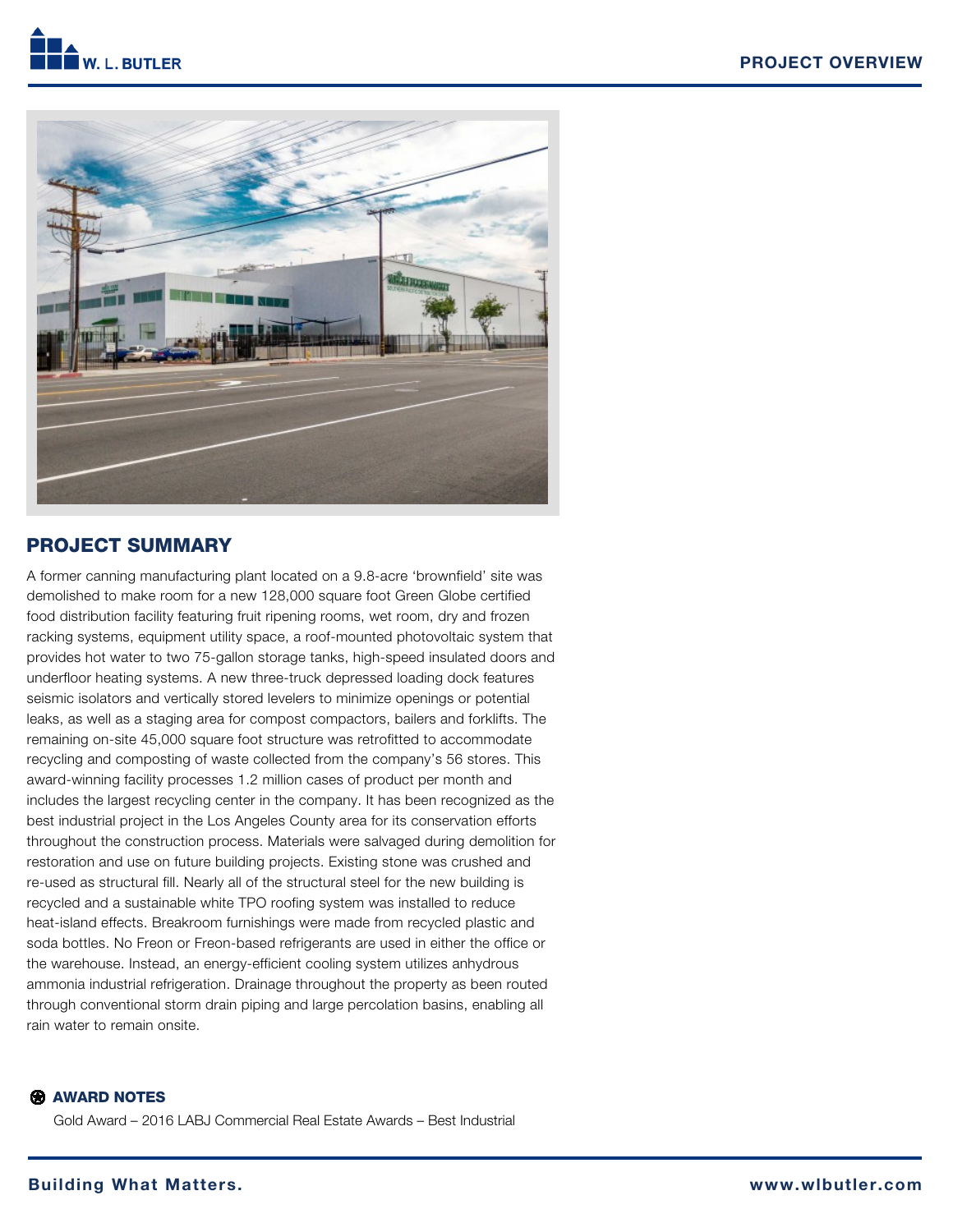

Project